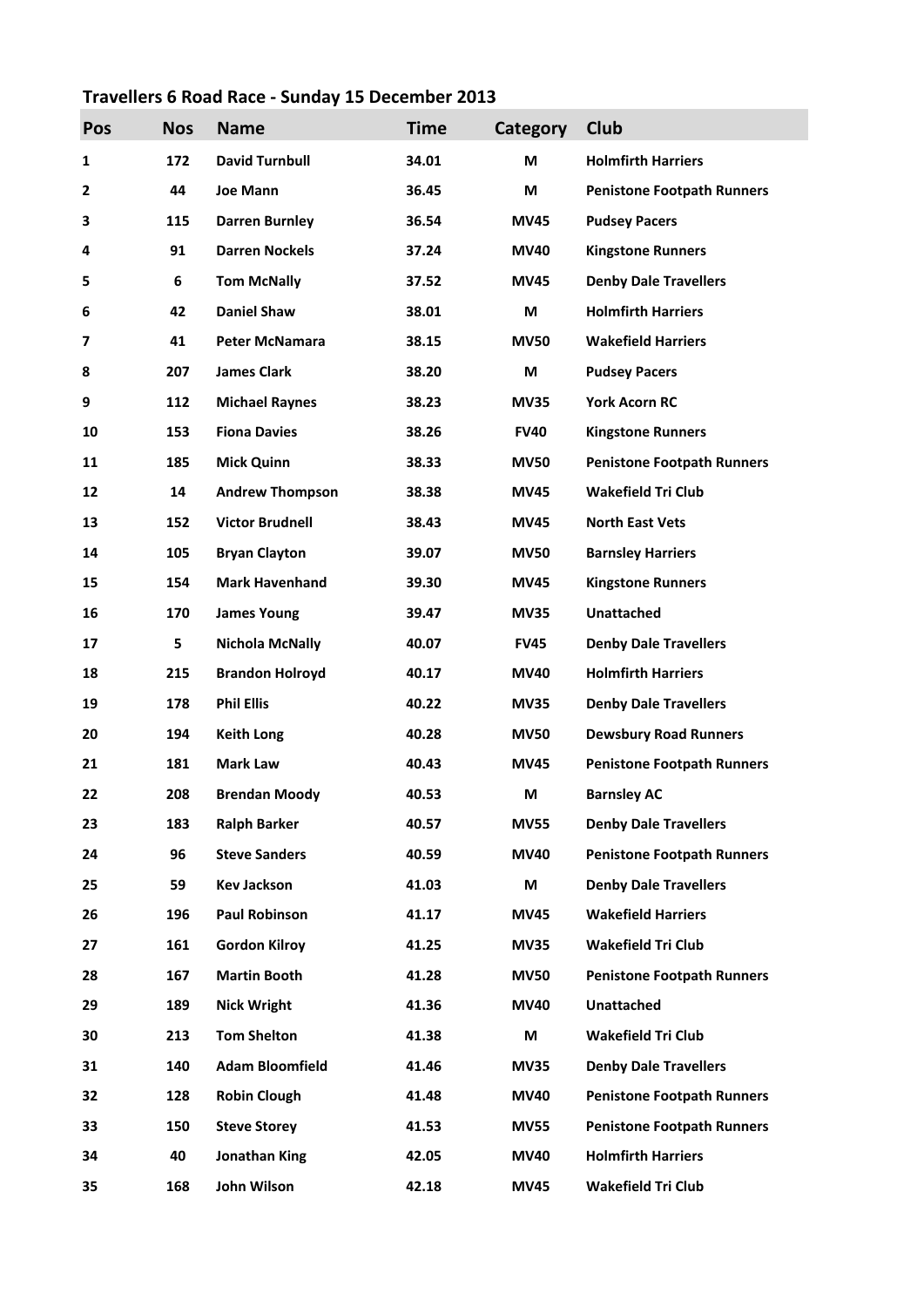| <b>Pos</b> | <b>Nos</b>   | <b>Name</b>               | <b>Time</b> | Category    | Club                              |
|------------|--------------|---------------------------|-------------|-------------|-----------------------------------|
| 36         | 188          | <b>Andrew Bowett</b>      | 42.20       | <b>MV35</b> | <b>Unattached</b>                 |
| 37         | 39           | <b>Tim Brooke</b>         | 42.34       | <b>MV40</b> | <b>Penistone Footpath Runners</b> |
| 38         | 176          | <b>Nick Mannion</b>       | 42.37       | <b>MV40</b> | <b>Wakefield Harriers</b>         |
| 39         | 131          | Ian Mason                 | 42.42       | <b>MV45</b> | <b>Kingstone Runners</b>          |
| 40         | 120          | Ian Charlesworth          | 42.47       | <b>MV50</b> | <b>Penistone Footpath Runners</b> |
| 41         | 55           | <b>Nick Hannah</b>        | 42.51       | <b>MV35</b> | <b>Wakefield Tri Club</b>         |
| 42         | 136          | <b>Steve Blackford</b>    | 42.54       | <b>MV55</b> | <b>Denby Dale Travellers</b>      |
| 43         | 201          | <b>Paul Fearns</b>        | 42.58       | <b>MV50</b> | <b>Holmfirth Harriers</b>         |
| 44         | 158          | <b>Simon Ward</b>         | 43.12       | <b>MV40</b> | <b>Wakefield Tri Club</b>         |
| 45         | 103          | <b>Gary Dean</b>          | 43.26       | <b>MV40</b> | <b>Penistone Footpath Runners</b> |
| 46         | 165          | <b>Kerry Storrar</b>      | 43.31       | <b>FV40</b> | <b>Barnsley AC</b>                |
| 47         | 101          | <b>David Wass</b>         | 43.40       | <b>MV45</b> | <b>Worksop Harriers</b>           |
| 48         | 32           | Dan Denton                | 43.45       | <b>MV35</b> | <b>Unattached</b>                 |
| 49         | 97           | <b>Alan Knox</b>          | 43.53       | <b>MV60</b> | <b>Penistone Footpath Runners</b> |
| 50         | 13           | Daniel Benjamin           | 43.55       | <b>MV35</b> | <b>Wakefield Harriers</b>         |
| 51         | 29           | <b>Steve Firth</b>        | 43.56       | <b>MV45</b> | <b>Wakefield Tri Club</b>         |
| 52         | 193          | <b>Steve Wilkinson</b>    | 43.57       | <b>MV55</b> | <b>Wakefield Harriers</b>         |
| 53         | 51           | <b>Paul Gee</b>           | 43.59       | <b>MV45</b> | <b>Penistone Footpath Runners</b> |
| 54         | 74           | <b>Tony Rogers</b>        | 44.00       | <b>MV45</b> | Spenborough AC                    |
| 55         | 206          | <b>James Howard</b>       | 44.16       | <b>MV45</b> | <b>Unattached</b>                 |
| 56         | 52           | <b>Phil McNamara</b>      | 44.32       | <b>MV40</b> | <b>Wakefield Tri Club</b>         |
| 57         | 8            | Ian Mitchell              | 44.41       | <b>MV60</b> | <b>Longwood Harriers</b>          |
| 58         | 23           | <b>Scott Kelly</b>        | 44.44       | <b>MV45</b> | <b>Wakefield Tri Club</b>         |
| 59         | 130          | <b>Jerry Fisher</b>       | 44.50       | <b>MV45</b> | <b>Barnsley harriers</b>          |
| 60         | 177          | <b>Mark Riordan</b>       | 45.09       | <b>MV35</b> | <b>Penistone Footpath Runners</b> |
| 61         | 155          | <b>Tom Rowley</b>         | 45.15       | <b>MV40</b> | <b>Denby Dale Travellers</b>      |
| 62         | 56           | <b>John McCarthy</b>      | 45.27       | <b>MV50</b> | <b>Rodillian Runners</b>          |
| 63         | 95           | <b>Rich Mcleod</b>        | 45.35       | <b>MV40</b> | <b>Holmfirth Harriers</b>         |
| 64         | 67           | Sam Scott                 | 45.38       | <b>FV40</b> | <b>Hartford Runners</b>           |
| 65         | 47           | <b>Barry Rice</b>         | 45.42       | <b>MV40</b> | <b>Unattached</b>                 |
| 66         | 211          | <b>Matthew Wheeler</b>    | 46.02       | <b>MV45</b> | <b>Unattached</b>                 |
| 67         | 147          | <b>Mal Lancaster</b>      | 46.04       | <b>MV40</b> | <b>Wakefield Tri Club</b>         |
| 68         | 210          | <b>Ed Townend</b>         | 46.08       | M           | <b>Denby Dale Travellers</b>      |
| 69         | 73           | <b>Claire Pickersgill</b> | 46.10       | F           | <b>Longwood Harriers</b>          |
| 70         | 111          | <b>Helen Pettit</b>       | 46.20       | <b>FV45</b> | <b>Holmfirth Harriers</b>         |
| 71         | $\mathbf{2}$ | <b>Tony Weston</b>        | 46.34       | <b>MV60</b> | <b>Denby Dale Travellers</b>      |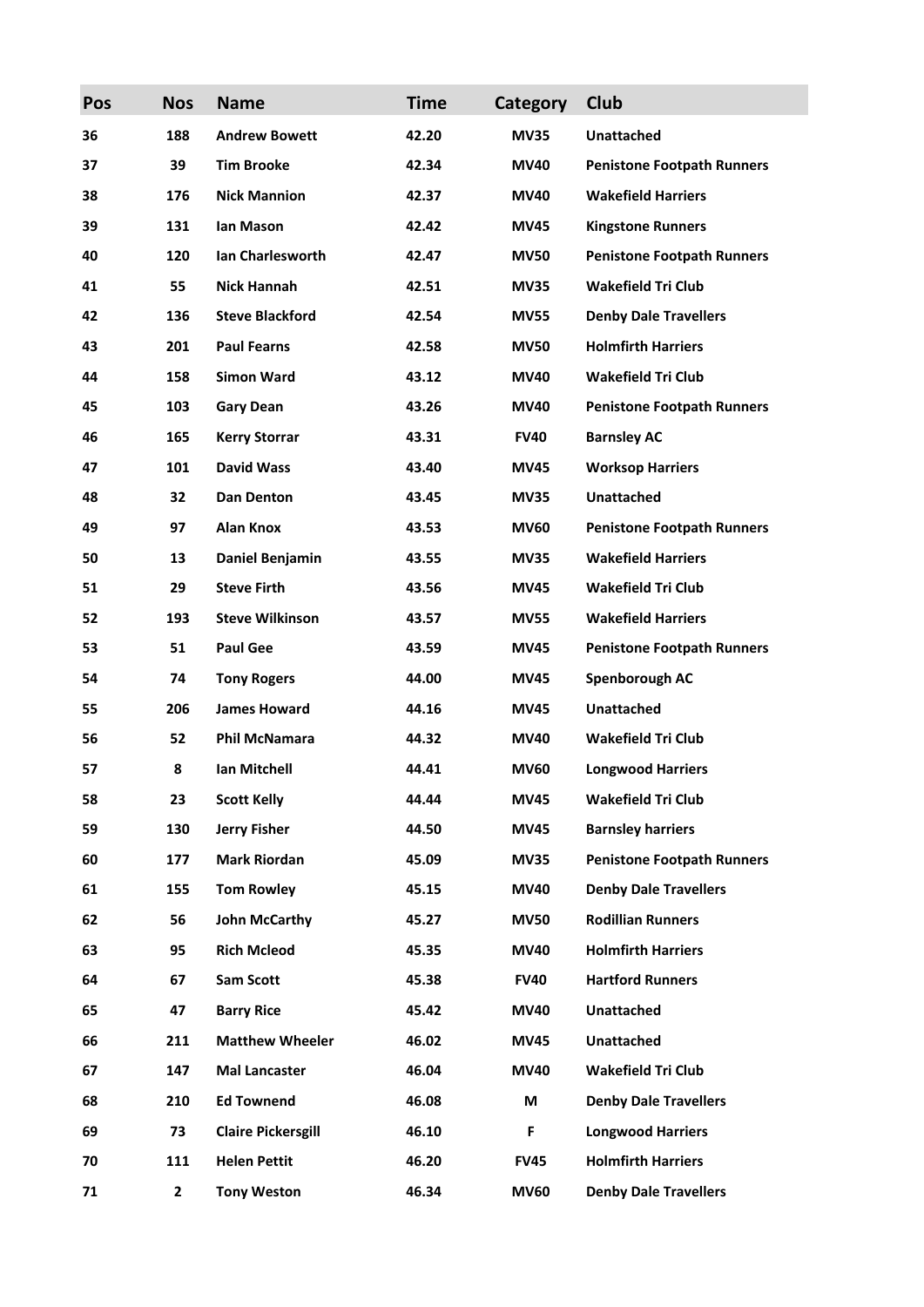| <b>Pos</b> | <b>Nos</b> | <b>Name</b>                 | <b>Time</b> | Category    | Club                              |
|------------|------------|-----------------------------|-------------|-------------|-----------------------------------|
| 72         | 171        | <b>Simon Edwards</b>        | 46.37       | <b>MV35</b> | <b>Holmfirth Harriers</b>         |
| 73         | 54         | <b>Paul Feather</b>         | 46.46       | <b>MV55</b> | <b>Wakefield Tri Club</b>         |
| 74         | 109        | <b>Steve Hall</b>           | 46.50       | <b>MV45</b> | <b>Dewsbury Road Runners</b>      |
| 75         | 99         | Jo Worboys                  | 46.55       | <b>FV40</b> | <b>Denby Dale Travellers</b>      |
| 76         | 78         | <b>Martin Holdsworth</b>    | 47.09       | <b>MV45</b> | <b>Unattached</b>                 |
| 77         | 180        | <b>Matthew Rose</b>         | 47.21       | <b>MV40</b> | <b>Holmfirth Harriers</b>         |
| 78         | 93         | <b>John Cooke</b>           | 47.28       | <b>MV55</b> | <b>Tadcaster Harriers</b>         |
| 79         | 85         | <b>Raymond McArthur</b>     | 47.44       | <b>MV60</b> | <b>Meltham AC</b>                 |
| 80         | 197        | <b>Helen Long</b>           | 48.05       | <b>FV45</b> | <b>Unattached</b>                 |
| 81         | 100        | <b>Arron Jackson</b>        | 48.13       | <b>MV40</b> | <b>Worksop Harriers</b>           |
| 82         | 12         | <b>Peter Kidd</b>           | 48.21       | <b>MV55</b> | <b>Wakefield Tri Club</b>         |
| 83         | 202        | <b>David Gill</b>           | 48.24       | <b>MV50</b> | <b>Denby Dale Travellers</b>      |
| 84         | 24         | <b>Peter McEvoy</b>         | 48.27       | <b>MV55</b> | <b>Denby Dale Travellers</b>      |
| 85         | 141        | <b>Katie Marie Roberts</b>  | 48.29       | F           | <b>Unattached</b>                 |
| 86         | 142        | <b>Daniel Baugh</b>         | 48.30       | M           | <b>Unattached</b>                 |
| 87         | 46         | <b>Graham Ward-Thompson</b> | 48.32       | <b>MV55</b> | <b>Wakefield Tri Club</b>         |
| 88         | 34         | <b>Jeff Taylor</b>          | 48.39       | <b>MV50</b> | <b>Handsworth Roadhogs</b>        |
| 89         | 160        | <b>Geoffrey Dimelow</b>     | 48.53       | <b>MV55</b> | <b>Penistone Footpath Runners</b> |
| 90         | 36         | <b>Nick Whittingham</b>     | 48.58       | <b>MV55</b> | <b>Penistone Footpath Runners</b> |
| 91         | 191        | <b>Andrw Hallitt</b>        | 49.00       | <b>MV45</b> | <b>Unattached</b>                 |
| 92         | 87         | <b>Karl Speight</b>         | 49.05       | <b>MV35</b> | <b>Wakefield Tri Club</b>         |
| 93         | 209        | <b>Michael Booth</b>        | 49.10       | <b>MV60</b> | <b>Huddersfield Road Runners</b>  |
| 94         | 86         | <b>Peter Frankland</b>      | 49.11       | M           | <b>Denby Dale Travellers</b>      |
| 95         | 192        | <b>Richard McFarlane</b>    | 49.13       | <b>MV40</b> | <b>Unattached</b>                 |
| 96         | 102        | <b>Dean Allcroft</b>        | 49.24       | <b>MV40</b> | <b>Penistone Footpath Runners</b> |
| 97         | 4          | <b>Heather Parkin</b>       | 49.41       | <b>FV35</b> | <b>Penistone Footpath Runners</b> |
| 98         | 69         | Jo Birkinshaw               | 49.51       | <b>FV45</b> | <b>Barnsley harriers</b>          |
| 99         | 3          | <b>David Needham</b>        | 49.58       | <b>MV65</b> | <b>Penistone Footpath Runners</b> |
| 100        | 216        | <b>David Brookes</b>        | 49.59       | <b>MV55</b> | <b>Unattached</b>                 |
| 101        | 129        | <b>Trish Mellor</b>         | 50.00       | <b>FV50</b> | <b>Penistone Footpath Runners</b> |
| 102        | 148        | <b>Bob Innes</b>            | 50.01       | <b>MV60</b> | <b>Penistone Footpath Runners</b> |
| 103        | 90         | <b>Alison Nockels</b>       | 50.02       | <b>FV45</b> | <b>Penistone Footpath Runners</b> |
| 104        | 26         | <b>David Waite</b>          | 50.04       | <b>MV45</b> | <b>Stainland Lions</b>            |
| 105        | 25         | <b>Diane Waite</b>          | 50.12       | <b>FV45</b> | <b>Stainland Lions</b>            |
| 106        | 15         | <b>Jim McCormack</b>        | 50.15       | <b>MV70</b> | <b>Longwood Harriers</b>          |
| 107        | 212        | <b>Jill Wheeler</b>         | 50.18       | <b>FV40</b> | <b>Unattached</b>                 |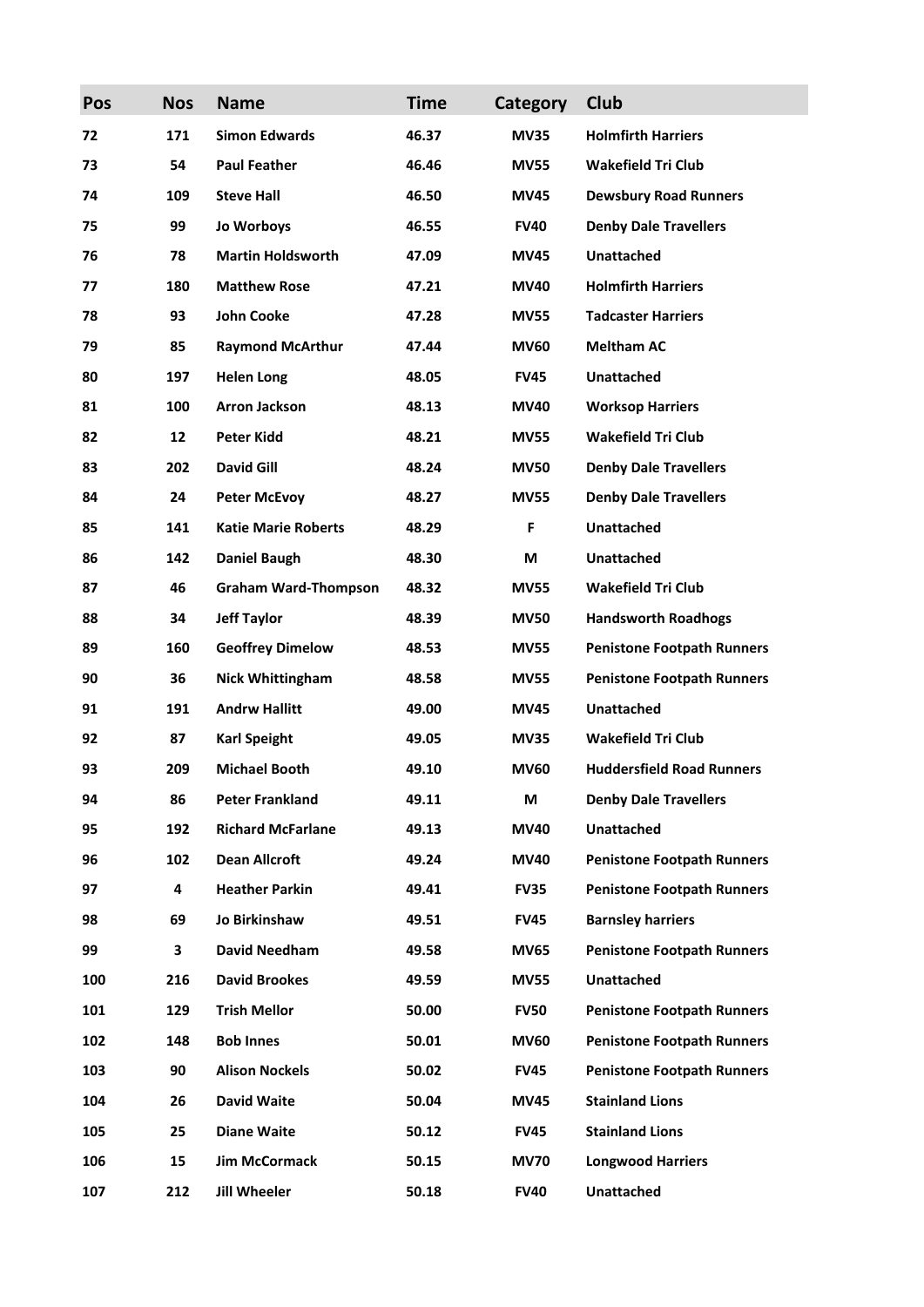| <b>Pos</b> | <b>Nos</b> | <b>Name</b>                 | <b>Time</b> | Category    | Club                              |
|------------|------------|-----------------------------|-------------|-------------|-----------------------------------|
| 108        | 116        | <b>Paul Fryers</b>          | 50.20       | <b>MV45</b> | <b>Penistone Footpath Runners</b> |
| 109        | 114        | <b>Ben Hawley</b>           | 50.23       | <b>MV40</b> | <b>Wakefield Tri Club</b>         |
| 110        | 139        | <b>David Townend</b>        | 50.33       | <b>MV55</b> | <b>Denby Dale Travellers</b>      |
| 111        | 156        | <b>John Downing</b>         | 50.48       | <b>MV55</b> | <b>Kingstone Runners</b>          |
| 112        | 63         | J R Sellers                 | 50.50       | <b>MV50</b> | <b>Kingstone Runners</b>          |
| 113        | 187        | <b>Sarah Sykes</b>          | 50.52       | <b>FV40</b> | <b>Penistone Footpath Runners</b> |
| 114        | 98         | <b>Tracy Woodward</b>       | 51.03       | <b>FV40</b> | <b>Hallamshire Harriers</b>       |
| 115        | 123        | <b>Christopher Jamieson</b> | 51.05       | <b>MV55</b> | <b>Esk Valley Fell Club</b>       |
| 116        | 186        | Lee Bridgewater             | 51.18       | <b>MV40</b> | <b>Penistone Footpath Runners</b> |
| 117        | 79         | <b>Claire Whitwah</b>       | 51.23       | <b>FV50</b> | <b>Holmfirth Harriers</b>         |
| 118        | 138        | <b>Rosalind Bedford</b>     | 51.32       | <b>FV50</b> | <b>Denby Dale Travellers</b>      |
| 119        | 125        | <b>Fiona Fylan</b>          | 51.36       | <b>FV45</b> | <b>Wakefield Tri Club</b>         |
| 120        | 72         | <b>Gareth Darby</b>         | 51.39       | M           | <b>Penistone Footpath Runners</b> |
| 121        | 104        | <b>John Hewitt</b>          | 51.33       | <b>MV65</b> | <b>Barnsley harriers</b>          |
| 122        | 182        | <b>Stuart Woodhead</b>      | 51.51       | <b>MV55</b> | <b>Penistone Footpath Runners</b> |
| 123        | 205        | <b>David Mott</b>           | 51.54       | <b>MV35</b> | <b>Unattached</b>                 |
| 124        | 92         | <b>Gilly Markham</b>        | 52.05       | <b>FV55</b> | <b>Meltham AC</b>                 |
| 125        | 217        | <b>Adele Tayles</b>         | 52.11       | <b>FV45</b> | <b>Meltham AC</b>                 |
| 126        | 66         | <b>Madeleine Stansfield</b> | 52.25       | <b>FV60</b> | <b>Wakefield Tri Club</b>         |
| 127        | 33         | <b>Paul Hetherington</b>    | 52.26       | <b>MV60</b> | <b>Valley Hill Runners</b>        |
| 128        | 204        | <b>Keith Pratchett</b>      | 52.33       | <b>MV70</b> | <b>Unattached</b>                 |
| 129        | 75         | <b>Hazel Noble</b>          | 52.38       | <b>FV45</b> | <b>Wakefield Tri Club</b>         |
| 130        | 133        | <b>Clare Wilkinson</b>      | 53.05       | <b>FV35</b> | <b>Denby Dale Travellers</b>      |
| 131        | 118        | <b>Andy Hughes</b>          | 53.18       | <b>MV40</b> | <b>Unattached</b>                 |
| 132        | 9          | <b>Simon Greene</b>         | 53.34       | <b>MV60</b> | <b>Northern Vets</b>              |
| 133        | 145        | <b>David Parkin</b>         | 53.46       | <b>MV45</b> | <b>Unattached</b>                 |
| 134        | 169        | <b>Helen Goulding</b>       | 53.47       | F           | <b>Penistone Footpath Runners</b> |
| 135        | 7          | <b>Karen Mitchell</b>       | 53.49       | <b>FV50</b> | <b>Longwood Harriers</b>          |
| 136        | 157        | <b>Steven Bacon</b>         | 53.51       | <b>MV55</b> | <b>Kingstone Runners</b>          |
| 137        | 106        | Jarrod Wrau                 | 53.59       | <b>MV45</b> | <b>Unattached</b>                 |
| 138        | 203        | <b>James Elliot</b>         | 54.00       | <b>MV35</b> | <b>Unattached</b>                 |
| 139        | 151        | Sarah Mann                  | 54.03       | <b>FV45</b> | <b>Sheffield</b>                  |
| 140        | 20         | <b>Norman Roper</b>         | 54.08       | <b>MV60</b> | <b>Denby Dale Travellers</b>      |
| 141        | 159        | <b>Sarah Everet</b>         | 54.10       | <b>FV40</b> | <b>Denby Dale Travellers</b>      |
| 142        | 37         | <b>Colin Utterson</b>       | 54.14       | <b>MV65</b> | <b>Unattached</b>                 |
| 143        | 48         | <b>Paul Harris</b>          | 54.32       | <b>MV45</b> | <b>Unattached</b>                 |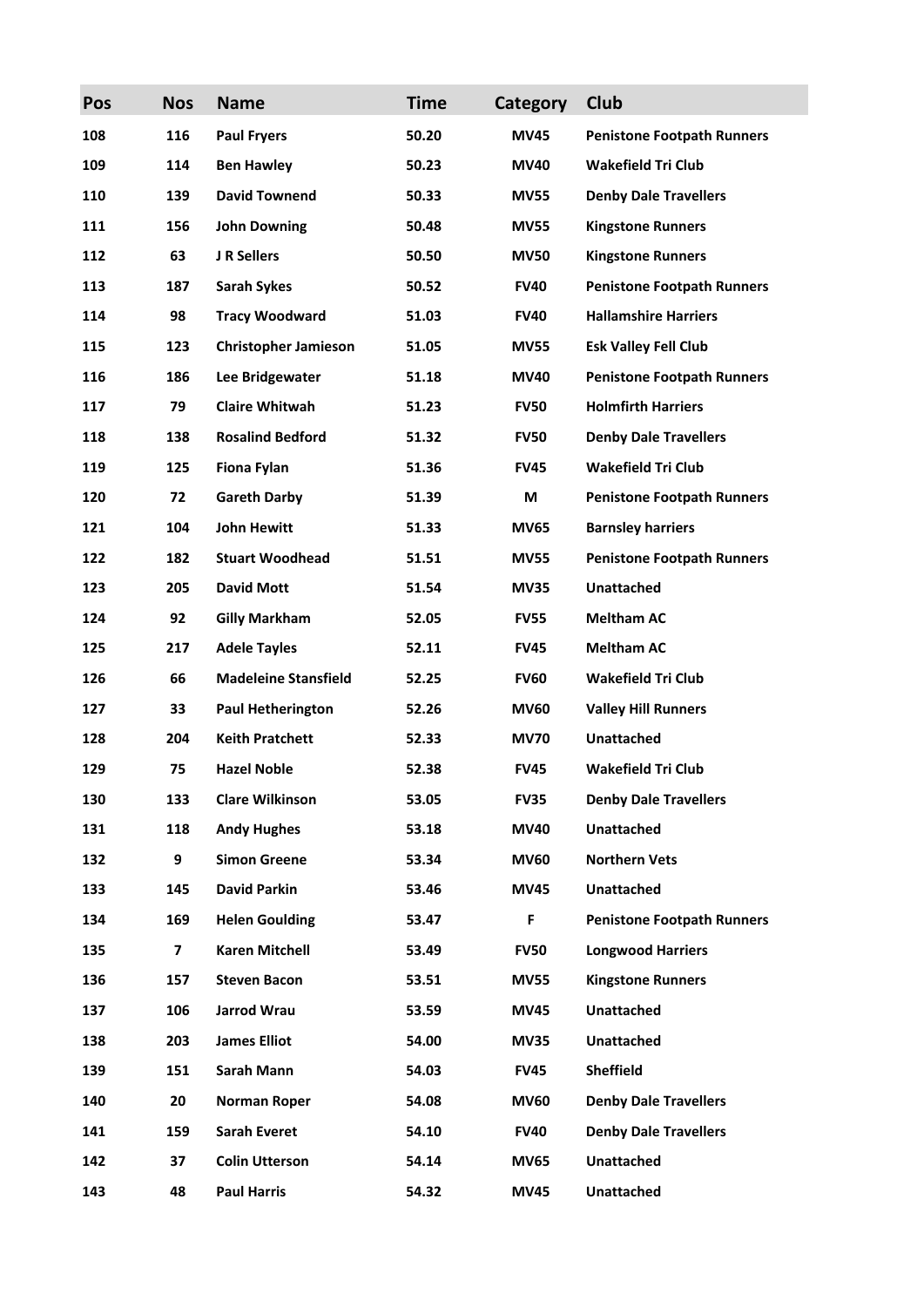| Pos | <b>Nos</b> | <b>Name</b>                | <b>Time</b> | Category    | Club                              |
|-----|------------|----------------------------|-------------|-------------|-----------------------------------|
| 144 | 146        | <b>Tracey Lancaster</b>    | 54.33       | <b>FV40</b> | <b>Wakefield Tri Club</b>         |
| 145 | 218        | lan Wragg                  | 54.39       | <b>MV50</b> | <b>Penistone Footpath Runners</b> |
| 146 | 184        | <b>Sue Exon</b>            | 54.43       | <b>FV60</b> | <b>Trafford AC</b>                |
| 147 | 166        | <b>Stephen Wilby</b>       | 55.02       | <b>MV60</b> | Queensbury                        |
| 148 | 43         | Ann Lightowler             | 55.13       | <b>FV40</b> | <b>Penistone Footpath Runners</b> |
| 149 | 110        | <b>Karen Thrippleton</b>   | 55.16       | <b>FV45</b> | <b>Unattached</b>                 |
| 150 | 149        | <b>Jane Cockerton</b>      | 55.23       | <b>FV50</b> | <b>Penistone Footpath Runners</b> |
| 151 | 27         | <b>Christopher Walker</b>  | 55.28       | <b>MV60</b> | <b>Denby Dale Travellers</b>      |
| 152 | 118        | <b>Andy Hughes</b>         | 55.34       | <b>MV40</b> | <b>Unattached</b>                 |
| 153 | 117        | <b>Emma Hughes</b>         | 55.35       | <b>MV35</b> | <b>Unattached</b>                 |
| 154 | 60         | <b>Helen Bottom</b>        | 55.48       | F           | <b>Wakefield Tri Club</b>         |
| 155 | 61         | <b>Gareth Williams</b>     | 55.49       | М           | <b>Wakefield Tri Club</b>         |
| 156 | 127        | <b>Sarah Clough</b>        | 56.12       | <b>FV40</b> | <b>Penistone Footpath Runners</b> |
| 157 | 89         | <b>Barbara Haigh</b>       | 56.18       | <b>FV65</b> | <b>Penistone Footpath Runners</b> |
| 158 | 88         | <b>Graham Guest</b>        | 56.55       | <b>MV40</b> | <b>Denby Dale Travellers</b>      |
| 159 | 200        | <b>Vicki Levitt</b>        | 57.02       | <b>FV45</b> | <b>Barnsley harriers</b>          |
| 160 | 173        | <b>Richard Plunkett</b>    | 57.05       | <b>MV50</b> | <b>Halifax Harriers</b>           |
| 161 | 94         | <b>Jane Stirling</b>       | 57.18       | <b>FV40</b> | <b>Holmfirth Harriers</b>         |
| 162 | 132        | <b>Jordan Geldart</b>      | 57.25       | M           | <b>Unattached</b>                 |
| 163 | 137        | <b>Andrew Pollock</b>      | 57.40       | <b>MV70</b> | <b>Denby Dale Travellers</b>      |
| 164 | 122        | <b>Martin Walker</b>       | 57.41       | <b>MV45</b> | <b>Unattached</b>                 |
| 165 | 190        | <b>Stuart Burdass</b>      | 57.42       | <b>MV45</b> | <b>Holmfirth Harriers</b>         |
| 166 | 45         | <b>Zena Ward Thompson</b>  | 57.45       | <b>FV50</b> | <b>Unattached</b>                 |
| 167 | 76         | <b>Andrew Noble</b>        | 58.06       | <b>MV35</b> | <b>Wakefield Tri Club</b>         |
| 168 | 163        | <b>Nick Allan Smith</b>    | 58.09       | <b>MV55</b> | <b>Denby Dale Travellers</b>      |
| 169 | 108        | <b>Katherine McFadzean</b> | 58.15       | F           | <b>Holmfirth Harriers</b>         |
| 170 | 84         | <b>Fiona McArthur</b>      | 58.30       | <b>FV60</b> | <b>Meltham AC</b>                 |
| 171 | 28         | <b>John Spencer</b>        | 58.34       | <b>MV55</b> | <b>Penistone Footpath Runners</b> |
| 172 | 124        | <b>Rebecca Conlon</b>      | 59.10       | F           | <b>Unattached</b>                 |
| 173 | 31         | <b>Peter Khoo</b>          | 59.13       | <b>MV45</b> | Leeds                             |
| 174 | 19         | <b>Philip Marsland</b>     | 59.14       | <b>MV55</b> | <b>Unattached</b>                 |
| 175 | 134        | <b>Peter Fusco</b>         | 59.20       | <b>MV60</b> | <b>Unattached</b>                 |
| 176 | 175        | <b>Norman Cole</b>         | 59.39       | <b>MV75</b> | <b>Penistone Footpath Runners</b> |
| 177 | 195        | Vikki Skipper              | 59.56       | <b>FV55</b> | <b>Barnsley harriers</b>          |
| 178 | 1          | <b>Claudia Darby</b>       | 60.46       | $\mathsf F$ | <b>Barnsley Harriers</b>          |
| 179 | 18         | <b>Pauline Turner</b>      | 61.26       | <b>FV40</b> | <b>Wakefield Tri Club</b>         |